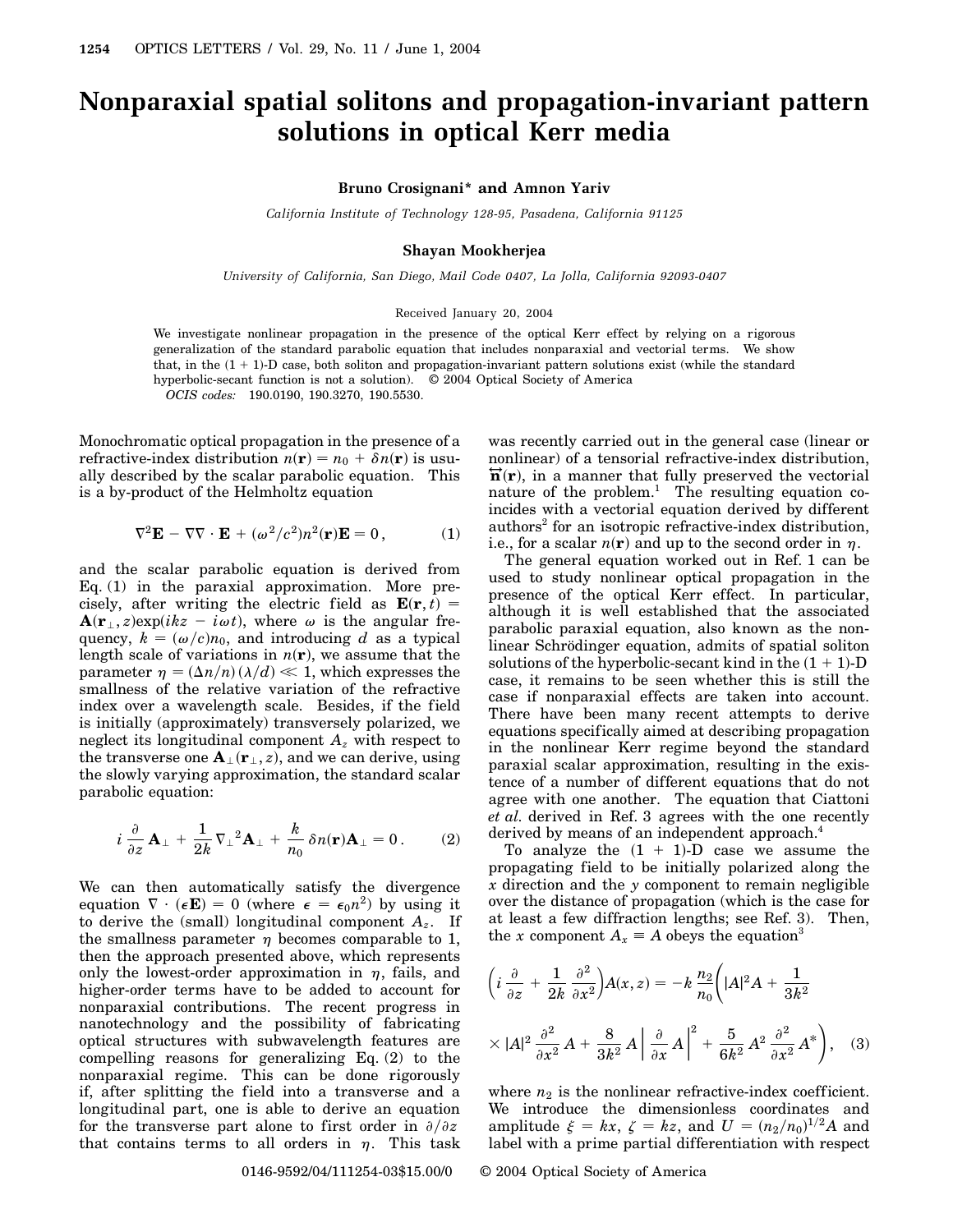$$
i(\partial/\partial \zeta)U + (1/2)U'' = -|U|^2U - (1/3)|U|^2U''
$$

$$
- (5/6)U^2U^{*} - (8/3)U|U'|^2, \quad (4)
$$

which coincides with the one derived in Ref. 4. We look for solutions of the form  $U(\xi, \zeta) = u(\xi) \exp(i \beta \zeta),$ where *u* is a real function of  $\xi$  and  $\beta$  is a real parameter. Equation (4) simplifies to

$$
-\beta u + (1/2)u'' = -u^3 - (7/6)u^2u'' - (8/3)uu'^2, (5)
$$

$$
\frac{\mathrm{d}f}{\mathrm{d}u} + \frac{32}{3+7u^2}uf = -12\frac{u(-\beta+u^2)}{3+7u^2}.\tag{6}
$$

After introducing the new variable  $f = (du/d\xi)^2$ , we can rewrite Eq. (5) as

$$
f(u) = -\frac{12}{(3 + 7u^2)^{16/7}}
$$
  
 
$$
\times \int_{u_0}^{u} \tilde{u}(-\beta + \tilde{u}^2) (3 + 7\tilde{u}^2)^{9/7} du
$$
  
 
$$
+ \frac{(3 + 7u_0^2)^{16/7}}{(3 + 7u^2)^{16/7}} f(u_0), \qquad (7)
$$

which can be integrated. Since we are looking for bright soliton solutions (peaked envelopes), we can take  $u_0$  to refer to the maximum value of the field envelope, where  $f = (du/d\xi)^2 = 0$ . Then, Eq. (7) reduces to

$$
f(u) = -\frac{6}{(3+7u^2)^{16/7}} \int_{u_0^2}^{u^2} (-\beta + w) (3+7w)^{9/7} dw,
$$
  

$$
= -\frac{6}{(3+7u^2)^{16/7}} \left\{ -\beta [G(u^2) - G(u_0^2)] + u^2 G(u^2) - u_0^2 G(u_0^2) + G(u_0^2) \frac{3+7u_0^2}{23} - G(u^2) \frac{3+7u^2}{23} \right\}, \qquad (8)
$$

where  $G(x) = (3 + 7x)^{16/7}/16$ . To find  $\beta$  in terms of  $u_0$  we impose the further condition that when  $\xi \to \pm \infty$ both  $u$  and its derivative (and thus  $f$ ) go to zero. Thus, we obtain

$$
\beta = \frac{\int_0^{u_0^2} w(3 + 7w)^{9/7} dw}{\int_0^{u_0^2} (3 + 7w)^{9/7} dw}
$$

$$
= \frac{16}{23} \frac{u_0^2 G(u_0^2)}{G(u_0^2) - G(0)} - \frac{3}{23}.
$$
(9)

As expected,  $\beta$  is always positive, and for both  $u_0 \gg 1$ and  $u_0 \ll 1$ , one has  $\beta = -(16/23)u_0^2 \approx -(2/3)u_0^2$ .

After inserting Eq.  $(9)$  into Eq.  $(8)$ , we check that  $f(u)$ , defined above as  $(\mathrm{d} u/\mathrm{d}\xi)^2$ , is always positive as shown in Fig. 1, so that there exist soliton solutions. The envelopes can be numerically evaluated by integrating Eq. (8) and are shown in Fig. 2 for different values of  $u_0^2$ . For large  $u_0$ , the width of the soliton is seen to exhibit a very slow dependence on  $u_0{}^2$ , unlike paraxial nonlinear Schrödinger equation solitons, where the width scales linearly as  $1/u_0$ . To explain this result we observe (as shown in Fig. 3) that, for large  $u_0$ , we can approximately write  $f(u) = (\alpha - cu^2)$ , where, empirically,  $c = 1/4$ , independent of  $u_0$ . This relationship holds over most of the range of  $0 < u < u_0$ , except for small  $u$  (i.e., the tail), and only  $\alpha$  depends on the value of  $u_0$ . Then, this differential equation yields an explicit solution for the large-*u* portion of p yields an explicit solution for the large-*u* portion of<br>the envelope,  $u(\xi) = \sqrt{(\alpha/c)} \cos(\sqrt{c \xi})$  with  $\alpha = u_0^2/4$ , whose width is indeed independent of  $u_0$ . Conversely, by expanding the right-hand side of Eq. (8) for small values of  $u_0$ , one has  $f(u) = (14/23)u_0^2(1 - u^2/u_0^2)$ , which can be integrated to approximately yield



Fig. 1.  $f(u) \equiv (du/d\xi)^2$  plotted as a function of  $u(\xi)^2$  for different values of  $u_0$ , the peak amplitude. The range of *u* is from 0 to  $u_0$  in each case, and  $f(u)$  is always positive.



Fig. 2. Soliton envelope  $u(\xi)$  obtained by solving  $(du/d\xi)^2 = f(u)$ , where  $f(u)$  is obtained from Fig. 1. As the peak amplitude  $u_0$  becomes comparable to 1, the envelope widths approach a constant value.